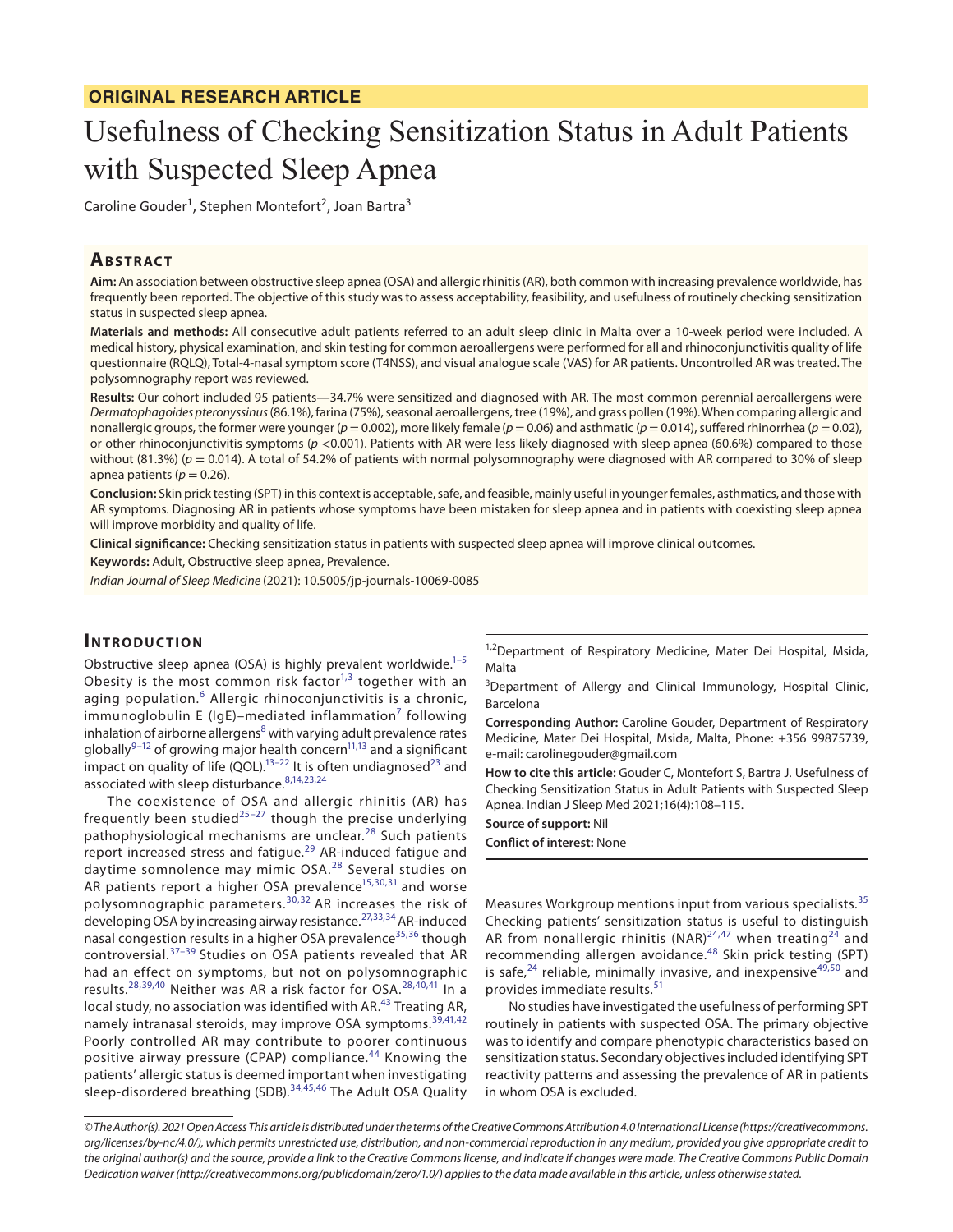#### **MATERIALS AND METHODS**

All adult English-speaking, mentally competent patients referred consecutively to the respiratory department for suspected OSA at Mater Dei Hospital over a 10-week period referred to a domiciliary sleep study for suspected OSA were asked to participate in this cross-sectional analytic cohort study. Patients were excluded if any of these criteria were met: under the age of 18, absolute contraindications to perform a SPT—history of collapse or a severe reaction to SPT or severe/uncontrolled asthma or pregnancy, previous surgery to the nose and/or rhinosinusal surgery, and inability or unwillingness to provide written consent.

The questionnaire included demographic details, a medical history, and an epworth sleepiness score (ESS). A disease-specific questionnaire, rhinoconjunctivitis quality of life questionnaire (RQLQ) was used to measure QOL for patients with a diagnosis of AR. Another two tools were utilized to assess AR severity visual analogue scale (VAS) and Total-4-nasal symptom score (T4NSS). Treatment was prescribed if patients had uncontrolled AR symptoms. A second visit (Visit 2) was organized 8 weeks later for all participants during which the sleep study result was recorded, and the questionnaire was repeated.

Patients with rhinitis symptoms were referred to an ear, nose, and throat (ENT) specialist for a comprehensive assessment. Diagnosis of AR was based on the allergic rhinitis and its impact on asthma (ARIA) guidelines, the presence of symptoms, and a positive SPT.<sup>[8](#page-6-3)</sup> Symptoms included a combination of rhinorrhea, nasal obstruction, nasal itching, and sneezing in the presence/absence of eye symptoms. Severity was classified according to the effect of AR on sleep disturbance, impairment of daily activities, leisure and/or sport, impairment of work, and troublesome symptoms. Impairment of one or more was diagnosed as moderate to severe AR while impairment of none was classified as mild AR.<sup>[8](#page-6-3)</sup>

Patients with symptomatic AR, partially treated or untreated, were prescribed treatment with intranasal corticosteroids (NCS) and oral antihistamines (OAH) as per the ARIA guidelines.<sup>[8](#page-6-3)</sup>

Polysomnography studies were conducted in all recruited participants at the sleep laboratory of Mater Dei Hospital by trained sleep physiologists. Using polysomnography equipment (Nox T3 Technologies–Cardinal Health®), physiological measurement data were acquired. Staging was performed according to the criteria of the American Academy of Sleep Medicine (AASM)'s manual for sleep scoring version-2 (2012). An obstructive apnea was defined as cessation of airflow nasal pressure for at least 10 seconds. An obstructive hypopnea was defined as a 50% reduction in nasal pressure for at least 10 seconds, compared with baseline, in combination with arousal or oxygen desaturation of at least 3%. apnea–hypopnea index (AHI) was defined as the mean number of obstructive apneas and hypopneas per hour of sleep. OSA severity was defined as follows—mild: AHI 5–15/hour, moderate: AHI 15–30/ hour, and severe: AHI  $\geq$  30/hour.<sup>[52](#page-7-9)</sup>

Data were analyzed using the statistical package for social sciences (SPSS®) version 26. A *p* <0.05 was taken to be statistically significant. Ethical approval was obtained from the Malta University Research Ethics Committee, Malta, prior to the commencement of the study (FRECMDS\_1819\_095).

## **RESULTS**

During the 10-week study period, 132 patients were referred, of whom 95 (72%) patients fulfilled the inclusion criteria and agreed to participate. Twenty patients (15%) refused participation. Seventeen

patients (12.9%) did not meet the eligibility criteria. Our cohort included 51 males (53.7%) with a mean age of 49  $\pm$  13 years. The mean BMI was 34.9  $\pm$  7.5 kg/m<sup>2</sup>.

Rhinoconjunctivitis symptoms were reported in 61 patients (64.2%) with only 34 patients (35.8%) having no rhinitis symptoms at all. The most common rhinitis symptoms were as follows: nasal blockage 54 (56.8%), nasal itching 33 (34.7%), and rhinorrhea 27 (28.4%). Thirty-two (33.7%) patients complained of allergic eye symptoms.

Reported symptoms associated with sleep apnea in all participants (*n* = 95) were as follows: snoring 86 (90.5%), daytime somnolence 70 (73.7%), unrefreshed sleep 58 (61.1%), headaches 36 (37.9%), witnessed apneic episodes 35 (36.8%), memory loss 13 (13.7%), and poor concentration 12 (12.6%). Analysis of domiciliary sleep studies revealed that sleep apnea was diagnosed in 70 patients (74.7%) of the cohort recruited and the majority suffered mild (42.2%, 40 patients) or severe disease (31%, 29 patients).

Thirty-six (37.9%) patients were sensitized to at least one aeroallergen. There were no adverse events during or following the SPT. Only three patients were sensitized without ever having rhinoconjunctivitis symptoms and were therefore excluded from further analysis. The majority of the patients (63.6%) were diagnosed with moderate to severe AR and 18 patients (54.5%) were diagnosed with persistent disease. The mean  $(+SD)$  baseline results for all AR patients were as follows: VAS 4.2  $\pm$  2.9 mm, T4NSS 3.6  $\pm$  3.8, and RQLQ 1.9  $\pm$  1.7.

OSA was diagnosed in 61 patients (64.2%). The incidence of OSA was nonsignificantly higher in the mild AR group ( $p = 0.2$ ), and there was no significant difference in OSA severity between AR groups  $(p = 0.68)$  according to the AR severity ([Table 1](#page-2-0)).

Comparison between allergic and nonallergic patients at baseline in terms of demographic data is shown in [Table 2](#page-2-1), whereas [Table 3](#page-3-0) compares symptoms, sleep indices, and 36-item Short Form Survey (SF-36) domains between allergic and nonallergic patients.

[Table 4](#page-3-1) compares AR patients with or without OSA. When comparing patients without OSA to patients with OSA [\(Table 5\)](#page-4-0), AR was diagnosed in 54.2% of the former group and approximately 30% in the group of patients with OSA ( $p = 0.26$ ).

The majority of the patients with mild disease (83.3%) and moderate to severe AR (77.3%) were not receiving any regular ARIArecommended medication. Untreated patients with moderate to severe persistent AR ( $n = 18$ ) treated for 8 weeks were analyzed. Two patients admitted to not starting treatment prescribed for AR. T4NSS at baseline improved from  $4.6 \pm 4.5$  to  $4 \pm 2.3$  ( $p = 0.6$ ). VAS at baseline improved from  $6.1 \pm 1.7$  to  $5 \pm 2.5$  ( $p = 0.14$ ). RQLQ domains improved significantly throughout apart from the nonnose/eye symptoms (*p* <0.01).

#### **Discussion**

This study was carried out to evaluate the acceptability and usefulness of performing SPT in adult patients referred to suspected sleep apnea. The coexistence of sleep apnea and allergic conditions has frequently been described.<sup>[25](#page-6-12)-27</sup> Despite recent sleep guideline recommendations stating that diagnostic polysomnography should be carried out following a comprehensive clinical evaluation,<sup>[53](#page-7-10)</sup> there is a failure to include an allergy history or allergy testing. Awareness has been raised that many AR sufferers are undiagnosed and unaware of their disease<sup>54</sup> and a survey in 11 European countries has emphasized the emotional burden, daily restrictions, and the negative impact on QOL. $54$  Results of a web-based survey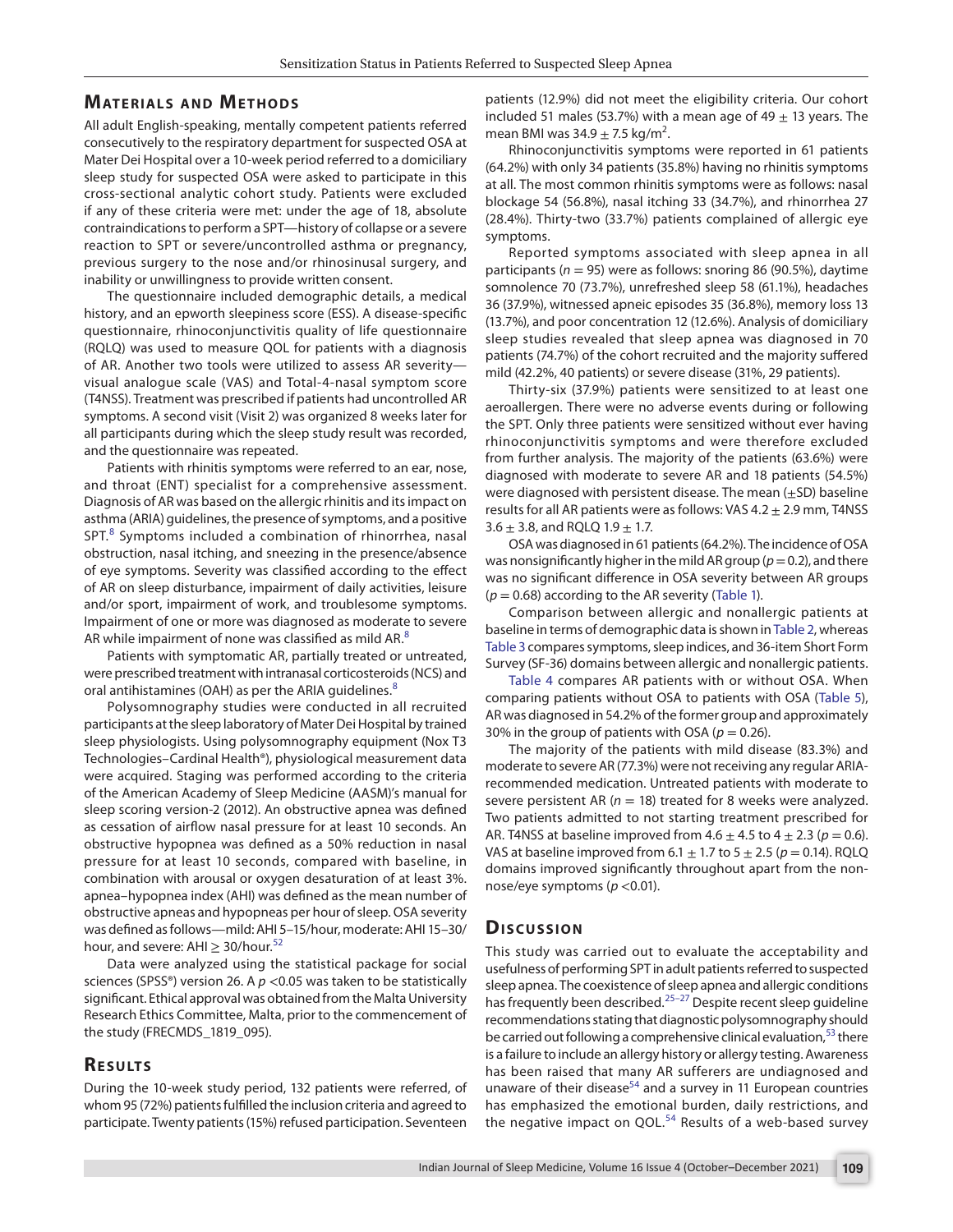|                                              | Mild        | Moderate to severe |         |
|----------------------------------------------|-------------|--------------------|---------|
|                                              | $(n = 12)$  | $(n = 21)$         | p value |
| Mean age $(\pm SD)$ , years                  | 47.3 (11.8) | 40.2 (12.8)        | 0.12    |
| Males, $n$ $(\%)$                            | 5(41.7)     | 9(40.9)            | < 0.001 |
| Mean baseline VAS $(\pm SD)$                 | 1.1(1.4)    | 5.9(1.9)           | < 0.001 |
| Mean T4NSS baseline $(\pm SD)$               | 1.8(2)      | 4.5(4.2)           | 0.02    |
| Mean baseline RQLQ                           | 0.38(0.79)  | 2.7(1.5)           | < 0.001 |
| Mean BMI, kg/m <sup>2</sup>                  | 36.1(8.5)   | 32(9)              | 0.2     |
| ESS                                          | 3.8(3.6)    | 8.9(4.3)           | 0.002   |
| Mean $(\pm SD)$                              |             |                    |         |
| OSA diagnosis yes, n (%)                     | 9(75)       | 11(52.4)           | 0.2     |
| AHI (events per hour), mean $(\pm SD)$       | 17.7 (22.9) | 22.5 (34.9)        | 0.68    |
| ODI (events per hour), mean $(\pm SD)$       | 17.9 (22.1) | 19.9 (32.3)        | 0.89    |
| Nocturnal $O_2$ saturation, mean ( $\pm$ SD) | 93 (1.6)    | 91.2(9.6)          | 0.4     |
| Lowest $O_2$ desaturation, mean $(\pm SD)$   | 78.8 (9.3)  | 85(9.7)            | 0.09    |
| OSA severity, n (%)                          |             |                    |         |
| Mild                                         | 5(55.5)     | 4(36.4)            | 0.16    |
| Moderate                                     | 2(22.2)     | 3(27.3)            | 0.6     |
| Severe                                       | 2(22.2)     | 4(36.4)            | 0.64    |

<span id="page-2-0"></span>

|  |  | Table 1: Comparison of demographic data and sleep parameters according to AR severity ( $n = 33$ ) |  |  |
|--|--|----------------------------------------------------------------------------------------------------|--|--|
|--|--|----------------------------------------------------------------------------------------------------|--|--|

A *p*-value <0.05 is clinically significant

<span id="page-2-1"></span>

| Table 2: Comparison of demographic data between allergic and nonallergic patients |  |  |  |
|-----------------------------------------------------------------------------------|--|--|--|
|-----------------------------------------------------------------------------------|--|--|--|

| Demographic data              | Allergic ( $n = 33$ ) | Nonallergic ( $n = 59$ ) | p value |
|-------------------------------|-----------------------|--------------------------|---------|
| Mean age $(\pm SD)$ , years   | 42.8 (12.7)           | 52.8 (12.8)              | 0.002   |
| Median age, years             | 43                    | 52                       |         |
| Males, $n$ $%$                | 14 (42.4)             | 37(62.7)                 | 0.06    |
| Smoking status, $n$ (%)       |                       |                          |         |
| Current/previous              | 12(36.4)              | 25(42.4)                 | 0.57    |
| Never                         | 21(63.6)              | 34 (57.6)                |         |
| Employment status, n (%)      |                       |                          |         |
| Employed                      | 19 (57.6)             | 36(61)                   | < 0.001 |
| Unemployed/retired            | 14 (42.4)             | 23 (39)                  |         |
| Alcohol, $n$ $%$              |                       |                          |         |
| Social                        | 31 (93.9)             | 56 (94.9)                | 0.71    |
| Regular $(>7$ units per week) | 2(6)                  | 3(5)                     |         |
| Pet ownership, n (%)          | 18 (54.5)             | 30(50.8)                 | 0.73    |
| Mean BMI, kg/m <sup>2</sup>   | 33.7 (8.9)            | 35.6(6.7)                | 0.18    |
| Comorbidities, n (%)          |                       |                          |         |
| Hypertension                  | 5(15.2)               | 19 (32.2)                | 0.1     |
| Asthma                        | 14 (42.4)             | 11(18.6)                 | 0.014   |
| Psychiatric                   | 3(9)                  | 12(20.3)                 | 0.1     |
| Hyperlipidemia                | 2(6)                  | 11(18.6)                 | 0.14    |
| Diabetes mellitus             | 1(3)                  | 8(13.5)                  | 0.15    |
| Hypothyroidism                | 0                     | 8(13.5)                  | 0.02    |

A *p*-value <0.05 is clinically significant

recommend that allergists are involved in the diagnosis and management of SDB.[25](#page-6-12) It is recommended that general practitioners, respiratory, allergy, and ENT (ear, nose, and throat) specialists are made aware of the AR and sleep disorder relationship[.15](#page-6-16) To the best of our knowledge, no conclusive data on the importance of routinely checking sensitization status of all patients referred to the possible sleep apnea have been published so far.

SPT was well tolerated in all our patients and acceptability was 72%. SPT was chosen since results are available more rapidly compared to serum IgE levels. The aeroallergen panel utilized was similar to that available at our local hospital, in line with European recommendations. Fifteen percent of patients refused participation as they were not interested in SPT due to the absence of allergic symptoms. This suggests that the prevalence

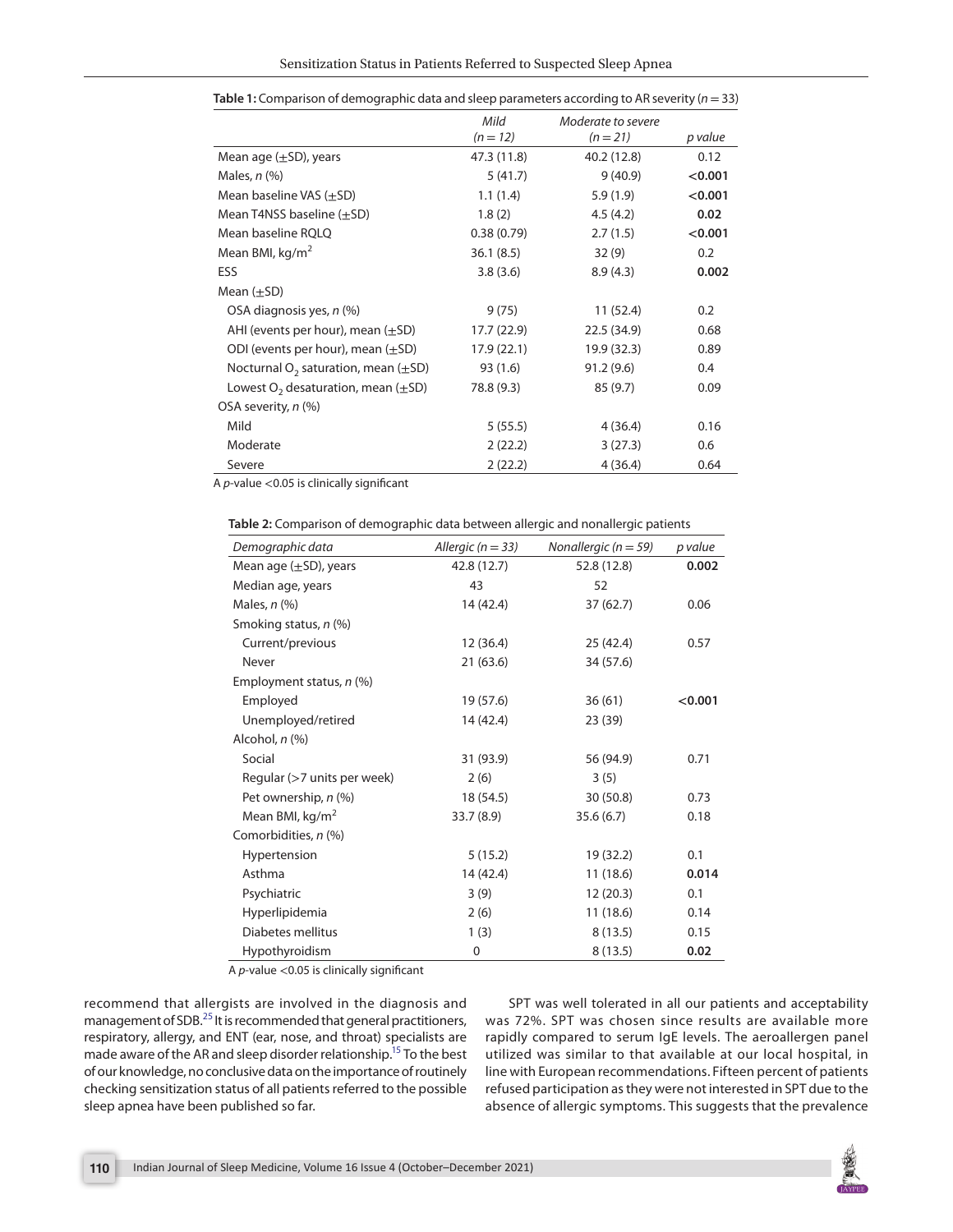|                                              | Allergic ( $n = 33$ ) | Nonallergic ( $n = 59$ ) | p value |
|----------------------------------------------|-----------------------|--------------------------|---------|
| OSA symptoms, n (%)                          |                       |                          |         |
| Snoring                                      | 30 (90.9)             | 52 (89.7)                | 0.86    |
| Daytime somnolence                           | 23(69.7)              | 44 (75.9)                | 0.61    |
| Apneic episodes                              | 14 (42.4)             | 19 (32.8)                | 0.34    |
| Headaches                                    | 13 (39.4)             | 21(36.2)                 | 0.72    |
| Unrefreshed sleep                            | 22(66.7)              | 32(55.2)                 | 0.31    |
| Memory loss                                  | 5(15.2)               | 7(12)                    | 0.4     |
| Poor concentration                           | 7(21.2)               | 3(51.7)                  | 0.04    |
| AR symptoms, n (%)                           |                       |                          |         |
| Rhinorrhea                                   | 15(45.5)              | 12(20.3)                 | 0.02    |
| Nasal obstruction                            | 29 (87.9)             | 24 (40.7)                | < 0.001 |
| Sneezing                                     | 21(63.6)              | 12(20.3)                 | < 0.001 |
| Eye symptoms                                 | 19(57.7)              | 13(22)                   | < 0.001 |
| ESS, mean $(\pm SD)$                         | 7.1(4.7)              | 8.1(5.6)                 | 0.4     |
| OSA diagnosis yes, n (%)                     | 20(60.6)              | 48 (81.3)                | 0.014   |
| AHI (events per hour), mean $(\pm SD)$       | 20.8 (30.8)           | 24.7 (26.8)              | 0.54    |
| ODI (events per hour), mean $(\pm SD)$       | 19.2 (28.7)           | 23.1(25.7)               | 0.52    |
| Nocturnal $O_2$ saturation, mean ( $\pm$ SD) | 91.9(7.6)             | 92(3.6)                  | 0.97    |
| Lowest $O_2$ desaturation, mean ( $\pm$ SD)  | 82.8 (9.6)            | 77.4 (11)                | 0.02    |
| OSA severity, n (%)                          |                       |                          |         |
| Mild                                         | 9(45)                 | 19 (39.6)                | 0.55    |
| Moderate                                     | 5(25)                 | 13(27)                   | 0.42    |
| Severe                                       | 6(30)                 | 16(33.3)                 | 0.27    |

<span id="page-3-0"></span>

|  | Table 3: Comparison of symptoms and sleep indices between allergic and nonallergic patients |  |
|--|---------------------------------------------------------------------------------------------|--|
|  |                                                                                             |  |

A *p*-value <0.05 is clinically significant

<span id="page-3-1"></span>

|  |  | Table 4: Comparison of AR patients ( $n = 33$ ) with or without OSA |
|--|--|---------------------------------------------------------------------|
|--|--|---------------------------------------------------------------------|

|                                | $OSA (n=20)$ | No OSA ( $n = 13$ ) | p value |  |
|--------------------------------|--------------|---------------------|---------|--|
| Mean age $(\pm SD)$ , years    | 44.9 (13.5)  | 39.6 (11.3)         | 0.24    |  |
| Males, $n$ $%$                 | 11(55)       | 3(23)               | 0.06    |  |
| ESS                            |              |                     |         |  |
| Mean $(\pm SD)$                | 6.4(4.9)     | 8.2(4.3)            | 0.25    |  |
| OSA symptoms, n (%)            |              |                     |         |  |
| Snoring                        | 20 (100)     | 10(76.9)            | 0.08    |  |
| Daytime somnolence             | 11(55)       | 3(23.1)             | < 0.001 |  |
| Apneic episodes                | 10(50)       | $\mathbf{0}$        | 0.07    |  |
| Headaches                      | 6(30)        | 7(53.8)             | 0.19    |  |
| Unrefreshed sleep              | 10(50)       | 12 (92.3)           | < 0.001 |  |
| Memory loss                    | 2(10)        | 4(30.7)             | 0.18    |  |
| Poor concentration             | 5(25)        | 2(15.3)             | 0.51    |  |
| AR symptoms, n (%)             |              |                     |         |  |
| Rhinorrhea                     | 7(35)        | 8(61.5)             | 0.15    |  |
| Nasal obstruction              | 18 (90)      | 11 (84.6)           | 0.67    |  |
| Sneezing                       | 11(55)       | 10(76.9)            | 0.2     |  |
| Eye symptoms                   | 9(45)        | 10(76.9)            | 0.07    |  |
| Mean baseline VAS $(\pm SD)$   | 3.9(3)       | 4.5(3)              | 0.6     |  |
| Mean T4NSS baseline $(\pm SD)$ | 3.1(3.4)     | 4.1(4.3)            | 0.46    |  |
| Mean baseline RQLQ             | 1.4(1.5)     | 2.1(1.7)            | 0.31    |  |

A *p*-value <0.05 is clinically significant

of sensitized cases (37.9%) in this cohort is overestimated since the majority of these patients are unlikely to be sensitized.

The most prevalent aeroallergen in our local cohort was house dust mite (HDM)-*Dermatophagoides pteronyssinus* (European HDM) (86.1%) or *Dermatophagoides farina* (American HDM) species (75%) or both (69.4%). We tested only these species since they are the most predominant and important $^8$  $^8$  and probably the most researched.[55](#page-7-12) HDM allergy is the leading cause of respiratory allergic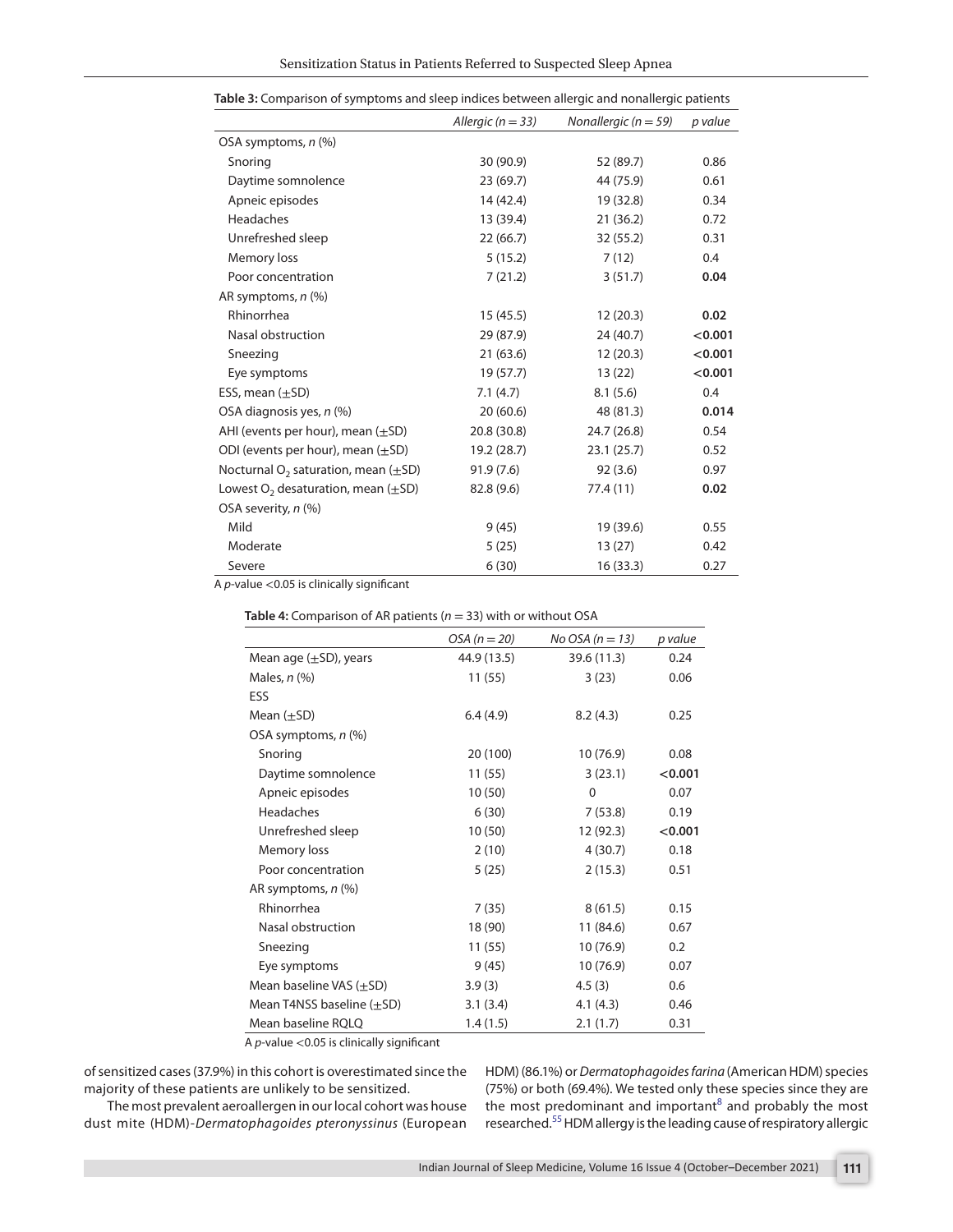|                                              | No          | Mild       | Moderate    | Severe       |         |
|----------------------------------------------|-------------|------------|-------------|--------------|---------|
|                                              | $(n = 24)$  | $(n = 30)$ | $(n = 19)$  | $(n = 22)$   | p value |
| Mean age $(\pm SD)$ , years                  | 45.1 (12.6) | 51.2(13.1) | 53.1 (14.2) | 46.6(13.1)   | 0.14    |
| Males, $n$ (%)                               | 7(29.2)     | 12(40)     | 15 (78.9)   | 17(77.3)     | < 0.001 |
| Mean BMI, $kg/m2$                            | 30.1(6.7)   | 34.2(7.1)  | 35.8(6.1)   | 40.6(6.6)    | < 0.001 |
| ESS                                          | 7(4.5)      | 6.3(4.4)   | 9.8(5.5)    | 8.6(6.6)     | 0.11    |
| Mean $(\pm SD)$                              |             |            |             |              |         |
| Symptoms of OSA                              |             |            |             |              |         |
| Snorer                                       | 19 (79.2)   | 27 (90)    | 18 (94.7)   | 21 (95)      | 0.1     |
| Apnea                                        | 4(16.7)     | 9(30)      | 9(47.4)     | 13 (59)      | < 0.001 |
| Sleepiness                                   | 20(83.3)    | 21(70)     | 14(73.7)    | 15(68.2)     | 0.45    |
| Headaches                                    | 11(45.8)    | 14(46.7)   | 4(21.1)     | 7(31.8)      | 0.15    |
| Memory loss                                  | 5(20.8)     | 3(10)      | 5(26.3)     | $\mathbf{0}$ | 0.22    |
| Decreased concentration                      | 3(12.5)     | 2(6.7)     | 6(31.6)     | 1(4.5)       | 0.01    |
| Unrefreshed sleep                            | 17(70.8)    | 18(60)     | 11(57.9)    | 12(54.5)     | 0.77    |
| AHI (events per hour), mean $(\pm SD)$       | $\sqrt{2}$  | 8.5(3.1)   | 20.7(3.7)   | 66.1(27)     | < 0.001 |
| ODI (events per hour), mean $(\pm SD)$       | $\prime$    | 7.9(4)     | 18(4.1)     | 63 (24.2)    | < 0.001 |
| Nocturnal $O_2$ saturation, mean ( $\pm$ SD) | $\prime$    | 93.1(2)    | 92.5(1.6)   | 87.3 (9.2)   | < 0.001 |
| Lowest $O_2$ desaturation, mean ( $\pm$ SD)  |             | 79.8 (8.1) | 79.2 (7.3)  | 68.9 (11.7)  | < 0.001 |
| Symptoms of AR                               |             |            |             |              |         |
| Rhinorrhea                                   | 11(45.8)    | 5(16.7)    | 4(21.1)     | 6(27.2)      | 0.1     |
| Nasal obstruction                            | 20(83.3)    | 16(53.3)   | 10(52.6)    | 7(31.8)      | 0.01    |
| Nasal itching                                | 13(54.1)    | 8(26.7)    | 3(15.8)     | 8(36.3)      | 0.04    |
| Conjunctivitis                               | 13(54.1)    | 9(30)      | 3(15.8)     | 7(31.8)      | 0.04    |
| AR diagnosis                                 |             |            |             |              |         |
| Total $n$ (%)                                | 13 (54.2)   | 10(33)     | 5(26)       | 6(27.3)      | 0.26    |
| Mild $n$ (%)                                 | 3(23)       | 5(50)      | 2(40)       | 2(33.3)      | 0.86    |
| Moderate to severe $n$ (%)                   | 10(77)      | 5(50)      | 3(60)       | 4(66.7)      | 0.1     |
| NAR diagnosis                                |             |            |             |              |         |
| Total $n$ (%)                                | 9(38)       | 8(26.7)    | 5(26.3)     | 5(22.7)      | 0.07    |

<span id="page-4-0"></span>

|  |  | Table 5: Comparison of characteristics based on OSA severity |
|--|--|--------------------------------------------------------------|
|--|--|--------------------------------------------------------------|

A *p*-value <0.05 is clinically significant

disease worldwide,<sup>56</sup> with prevalence estimated between 18 and 30% though this varies geographically.[55](#page-7-12) Humidity is critical for HDM indoors and outdoors, with higher concentrations found in damp houses.<sup>55</sup> The annual average relative humidity in Malta is high, averaging 75%, up to 80% in December, $57$  around the time of recruitment, potentially explaining our high HDM sensitization prevalence.

The most common seasonal aeroallergens were tree mix and olive pollen equally (19%). Olive trees are widely cultivated in Malta. Cypress pollen allergy, though not the most prevalent in our cohort (13.9%), is found frequently in the Mediterranean. Our patients with intermittent allergic rhinitis (IAR) were asymptomatic or mildly symptomatic since the study was not performed during the pollen season. Mould allergy was rarely present despite our humid climate.<sup>[57](#page-7-14)</sup>

Not all subjects demonstrating an IgE-mediated immune response have symptoms.<sup>13</sup> We diagnosed clinically irrelevant sensitization in three patients (8.3%). It is reported to occur to a single aeroallergen in 1–5% and in 8–30% to a panel of aeroallergens.<sup>[58](#page-7-15)</sup> Knowing such results is important to provide advice, given to our affected patients, to avoid progression to allergic disease since prospective studies have estimated that 30–60% eventually become allergic.<sup>[58](#page-7-15)</sup>

In our study, we aimed to identify phenotypic characteristics of patients being referred to sleep studies and receiving allergy

testing. Phenotypes are defined as "a category of patients distinguished from others by a single or combination of disease features, in relation to clinically meaningful attributes."<sup>[59](#page-7-16)</sup> Evidence has shown that AHI alone is insufficient for diagnosing and managing OSA. In addition to molecular phenotyping, clinical phenotyping is recommended based on symptoms and comorbidities, anatomical and/or physiological features, and OSA severity.<sup>[59](#page-7-16)</sup> AR phenotypes have been described based on gender, age, disease severity, duration, seasonality, symptomatology, allergic triggers, and response to treatment.<sup>[47](#page-7-4)</sup> We identified that allergic patients were significantly younger (*p*= 0.002), more likely to be female ( $p = 0.06$ ) and asthmatic ( $p = 0.014$ ), when compared to nonallergic patients, suggesting that these patients are more likely to benefit from skin testing to common aeroallergens. AR symptoms were all significantly more prevalent in the allergic group (*p* <0.05).

A large proportion of our allergic patients were diagnosed with OSA (60.6%) but less than nonallergic patients (81.3%) despite similar ESS ( $p = 0.4$ ). Some studies suggest that AR worsens OSA.<sup>12</sup> It is reported that OSA was more prevalent in AR patients than healthy controls<sup>15</sup> but our controls were not all healthy for comparison. A study revealed that 23.3% of AR patients are at high risk for OSA, $^{27}$  $^{27}$  $^{27}$ lower than other studies—36% $^{60}$  and 32.7% $^{41}$  $^{41}$  $^{41}$  while a meta-analysis including 44 studies ( $n = 6086$ ) reported 22.8%.<sup>[26](#page-6-29)</sup> Our cohort

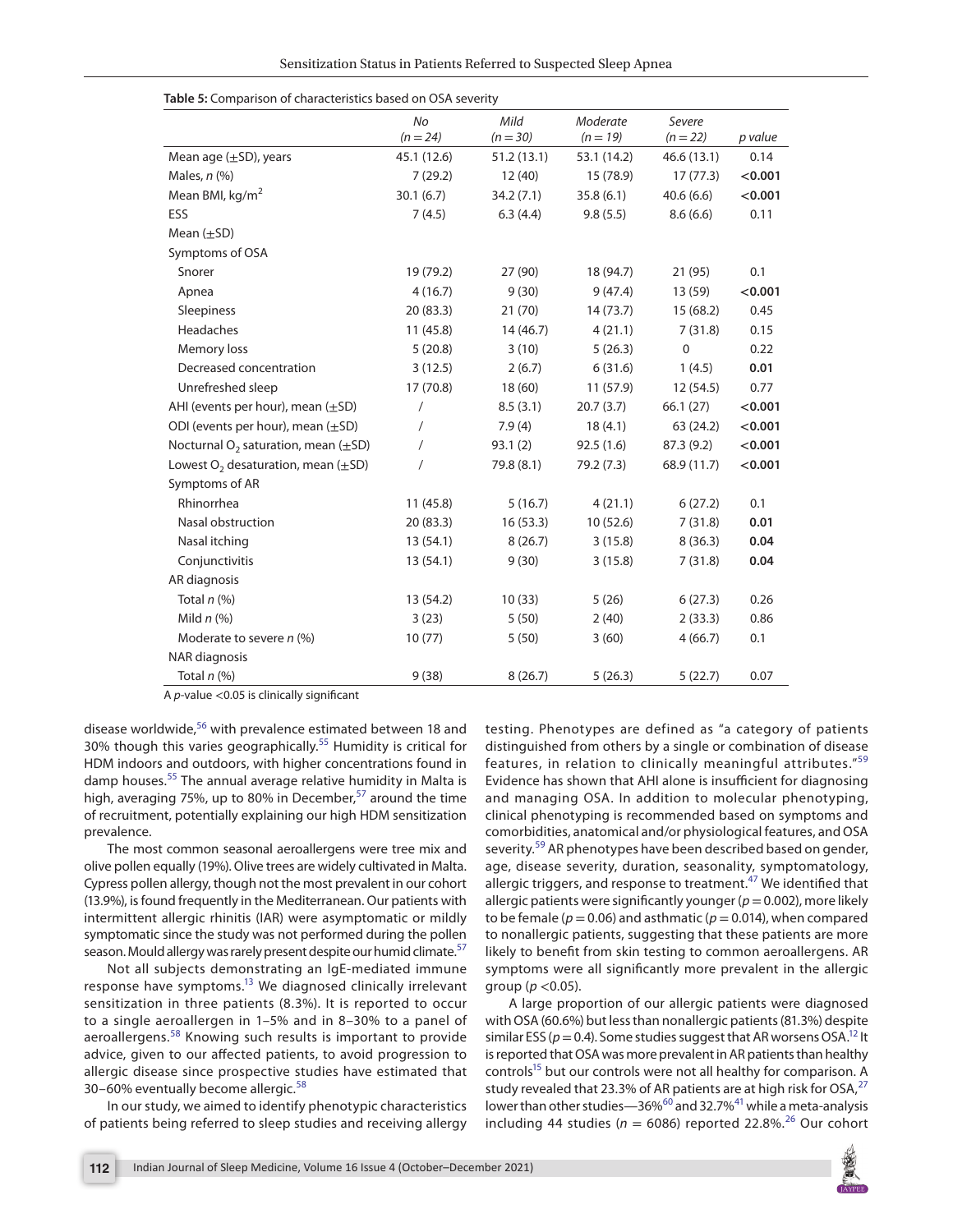showed a higher prevalence, but our referrals had symptoms of OSA in addition, some of which are similar to AR. Both AR and NAR have been identified as risk factors for OSA in a small study  $(n = 48)$ <sup>60</sup> No such predominance in OSA severity was identified when comparing allergic and nonallergic groups. OSA prevalence was higher in IAR than persistent allergic rhinitis (PAR), 80 vs 44.4% (*p* <0.001) who also had a higher AHI (*p*= 0.04) despite having lower ESS (*p* <0.001). When compared to healthy controls, patients with PAR had worse polysomnographic parameters including sleep efficiency, arousal index, average and lowest oxygen saturations, and snoring time although AHI was not significantly different.<sup>[60](#page-7-17)</sup> Observed pathologic differences in sleeping parameters could not be elucidated apart from a significantly lower oxygen desaturation in the nonallergic patients.

A third of our patients with OSA were diagnosed with AR, similar to a study (*n*= 112) on polysomnography-diagnosed OSA in whom 33% were diagnosed with AR.<sup>[29](#page-6-15)</sup> An increased prevalence of AR among patients with OSA is commonly reported—35.2% and  $26$ 28.7%.<sup>28</sup> Just like our findings, AR presence was not influenced by OSA severity. A previous study by the investigator identified no association between OSA and AR, but allergy was diagnosed using the International Study of Asthma and Allergies in Childhood (ISAAC) questionnaires without formal allergy testing.<sup>60</sup> However, AR was more prevalent in patients without OSA (54.3%,  $p = 0.26$ ), especially moderate to severe AR ( $p = 0.1$ ), as was NAR (38%, *p* = 0.07), unlike a recent similar Saudi Arabian study (*n* = 157), in whom AR was diagnosed in 52.6% of OSA individuals, not significantly different from the non-OSA individuals.<sup>[39](#page-6-25)</sup> As expected, rhinoconjunctivitis symptoms were all more common in the group without OSA, especially nasal obstruction ( $p = 0.01$ ), nasal itching  $(p = 0.04)$ , and conjunctivitis  $(p = 0.04)$ .

Patients with untreated moderate to severe persistent AR were prescribed regular NCS and OAH (ARIA recommendations) $8$ to be used as needed. NCS are the most effective AR medications, especially for nasal congestion,<sup>14</sup> and are well tolerated with few reported adverse effects.<sup>[8](#page-6-3)</sup> For patients to adhere to the treatment prescribed, they must be convinced that the treatment is beneficial and outweighs possible side effects, $20$  thus emphasizing the need to educate our patients. RQLQ domains showed significant improvement apart from non-nose/eye symptoms.

The major strengths of this study are that we present innovative data that should improve management in adults referred to sleep clinics. The investigator was blinded to the results of the sleep studies, hence reducing bias. The vast majority of our patients had uncontrolled and untreated AR, so the effects of drugs on sleep and polysomnographic parameters were excluded. Since the whole study was carried out in the off-pollen season, seasonal aeroallergen exposure was not a confounding factor.

Our study included several limitations. A limited panel of allergens may indicate that testing may have missed some important allergens, especially in symptomatic nonsensitized individuals. However, our panel choice overall mirrored that available in routine clinical practice. The limited number of patients limited by the duration of the study meant that statistical analysis was not always significantly powered. Asthma was selfreported with no objective investigations performed. Potential confounding factors such as asthma control could have influenced our results. Correlation with asthma control may have provided more accurate results. The inability to translate RQLQ into Maltese introduced bias by excluding patients from lower socioeconomic

classes. Our patients were not compared to healthy controls. This implies that QOL impairments may be related to other comorbidities and health issues. Only publications in English were utilized meaning that we may have missed similar international studies. Waiting lists for ENT reviews and the limited availability of naso-endoscopy limited our study since patients could not receive a formal ENT examination. Nasal symptoms may have been attributed to AR instead of an alternative underlying diagnosis. Compliance of prescribed treatment and allergen avoidance was not measured, so changes in RQLQ in treated AR patients were based on presumed compliance.

## **CONCLUSION**

AR is frequently underdiagnosed and undertreated and is considered a trivial disease, despite our results confirming the negative impact that AR has on QOL. Our findings show that SPT is safe, acceptable, feasible, and useful at our local sleep clinic. HDM allergy should be given the highest priority when dealing with AR patients in this cohort.

The study findings have helped us identify two cohorts of patients needing attention. Firstly, patients whose symptoms on referral were misdiagnosed as possible OSA (normal polysomnography), who were actually suffering from AR. The negative impact of AR on sleep with resultant somnolence, similar to that experienced with OSA, would be a plausible explanation for these referrals to our sleep clinic. Identifying these patients early on could avoid unnecessary polysomnograms while diagnosing and treating AR appropriately without delay. Secondly, our findings highlight that the high prevalence of AR among patients diagnosed with OSA though QOL was not significantly worsened in these patients. Introducing a comprehensive evaluation of allergy-related symptoms during sleep clinics is likely to be beneficial. While OSA treatment has proven to be effective, recognizing and treating both conditions concurrently may improve QOL probably while improving the chances of compliance with CPAP therapy.

#### **Clinical Significance**

Our recommendations include the inclusion of SPT for common aeroallergens as a routine evaluation during adult sleep clinic visits particularly to female and younger patients, who complain of AR symptoms and/or suffer from asthma. Optimizing health services with allergist-guided treatment while educating professionals to refer such patients appropriately should reduce morbidity and improve QOL.

#### **REFERENCES**

- <span id="page-5-0"></span>1. Cistulli PA, Sutherland K. Phenotyping obstructive sleep apnoea-Bringing precision to oral appliance therapy. J Oral Rehabil 2019;46(12):1185–1191. DOI: 10.1111/joor.12857.
- 2. Patil SP, Schneider H, Schwartz AR, et al. Adult obstructive sleep apnea: pathophysiology and diagnosis. Chest 2007;132(1):325–337. DOI: 10.1378/chest.07-0040.
- <span id="page-5-1"></span>3. Senaratna CV, Perret JL, Lodge CJ, et al. Prevalence of obstructive sleep apnea in the general population: a systematic review. Sleep Med Rev 2017;34:70–81. DOI: 10.1016/j.smrv.2016.07.002.
- 4. Bauters FA, Hertegonne KB, De Buyzere ML, et al. Phenotype and risk burden of sleep apnea: a population-based cohort study. Hypertension 2019;74(4):1052–1062. DOI: 10.1161/HYPERTENSIONAHA. 119.13452.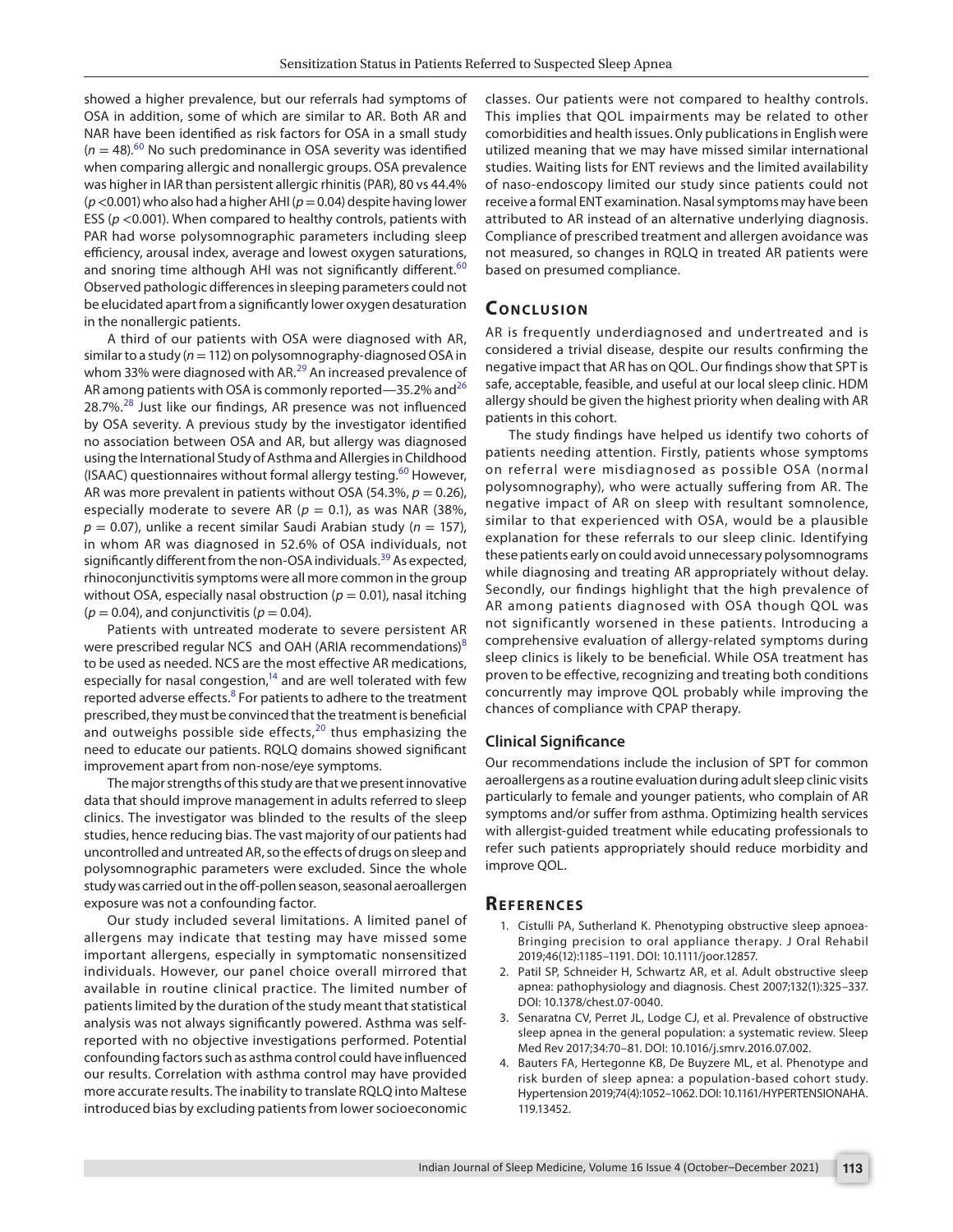- <span id="page-6-0"></span>5. Heinzer R, Vat S, Marques-Vidal P, et al. Prevalence of sleepdisordered breathing in the general population: the HypnoLaus study. Lancet Respir Med 2015;3(4):310–318. DOI: 10.1016/S2213- 2600(15)00043-0.
- <span id="page-6-1"></span>6. Benjafield AV, Ayas NT, Eastwood PR, et al. Estimation of the global prevalence and burden of obstructive sleep apnoea: a literaturebased analysis. Lancet Respir Med 2019;7(8):687–698. DOI: 10.1016/ S2213-2600(19)30198-5.
- <span id="page-6-2"></span>7. Bachert C, van Cauwenberge P, Olbrecht J, et al. Prevalence, classification and perception of allergic and non-allergic rhinitis in Belgium. Allergy 2006;61(6):693–698. DOI: 10.1111/j.1398-9995. 2006.01054.x.
- <span id="page-6-3"></span>8. Bousquet J, Khaltaev N, Cruz AA, et al. Allergic rhinitis and its impact on asthma (ARIA) 2008 update. Allergy 2008;63(Suppl. 86):8–160. DOI: 10.1111/j.1398-9995.2007.01620.x.
- <span id="page-6-4"></span>9. Anastassakis K, Chatzimichail A, Androulakis I, et al. Skin prick test reactivity to common aeroallergens and ARIA classification of allergic rhinitis in patients of Central Greece. Eur Arch Otorhinolaryngol 2010;267(1):77–85. DOI: 10.1007/s00405-009-1065-x.
- 10. Maspero J, Lee BW, Katelaris CH, et al. Quality of life and control of allergic rhinitis in patients from regions beyond western Europe and the United States. Clin Exp Allergy 2012;42(12):1684–1696. DOI: 10.1111/j.1365-2222.2012.04025.x.
- <span id="page-6-6"></span>11. Bauchau V, Durham SR. Prevalence and rate of diagnosis of allergic rhinitis in Europe. Eur Respir J 2004;24(5):758–764. DOI: 10.1183/09031936.04.00013904.
- <span id="page-6-5"></span>12. Valero A, Quirce S, Dávila I, et al. Allergic respiratory disease: different allergens, different symptoms. Allergy 2017;72(9):1306–1316. DOI: 10.1111/all.13141.
- <span id="page-6-7"></span>13. Bousquet J, Burney PG, Zuberbier T, et al. GA2LEN (Global Allergy and Asthma European Network) addresses the allergy and asthma 'epidemic'. Allergy 2009;64(7):969–977. DOI: 10.1111/j.1398- 9995.2009.02059.x.
- <span id="page-6-10"></span>14. Davies MJ, Fisher LH, Chegini S, et al. A practical approach to allergic rhinitis and sleep disturbance management. Allergy Asthma Proc 2006;27(3):224–230. DOI: 10.2500/aap.2006.27.2858.
- <span id="page-6-16"></span>15. Léger D, Annesi-Maesano I, Carat F, et al. Allergic rhinitis and its consequences on quality of sleep: an unexplored area. Arch Intern Med 2006;166(16):1744–1748. DOI: 10.1001/archinte.166.16.1744.
- 16. Sabharwal G, Craig TJ. The effect of rhinitis on sleep, quality of life, daytime somnolence, and fatigue. In: Mahmoudi M, editor. Allergy and asthma: practical diagnosis and management. 2nd ed. US: Springer International Publishing; 2016. p. 87–97.
- 17. Thompson A, Sardana N, Craig TJ. Sleep impairment and daytime sleepiness in patients with allergic rhinitis: the role of congestion and inflammation. Ann Allergy Asthma Immunol 2013;111(6):446–451. DOI: 10.1016/j.anai.2013.05.020.
- 18. Colás C, Galera H, Añibarro B, et al. Disease severity impairs sleep quality in allergic rhinitis (The SOMNIAAR study). Clin Exp Allergy 2012;42(7):1080–1087. DOI: 10.1111/j.1365-2222.2011.03935.x.
- 19. Shariat M, Pourpak Z, Sabetkish N, et al. Evaluation of psychological score and quality of life in adults with allergic rhinitis and assessment of related risk factors. Tanaffos 2017;16(3):233–239. PMID: 29849677. PMCID: PMC5960228.
- <span id="page-6-30"></span>20. Tatar EC, Sürenoğlu UA, Saylam G, et al. Is there any correlation between the results of skin-prick test and the severity of symptoms in allergic rhinitis? Am J Rhinol Allergy 2012;26(1):37–39. DOI: 10.2500/ ajra.2012.26.3750.
- 21. Bousquet PJ, Demoly P, Devillier P, et al. Impact of allergic rhinitis symptoms on quality of life in primary care. Int Arch Allergy Immunol 2013;160(4):393–400. DOI: 10.1159/000342991.
- <span id="page-6-8"></span>22. Blaiss MS, Hammerby E, Robinson S, et al. The burden of allergic rhinitis and allergic rhinoconjunctivitis on adolescents: a literature review. Ann Allergy Asthma Immunol 2018;121(1):43–52. DOI: 10.1016/j.anai.2018.03.028.
- <span id="page-6-9"></span>23. Shedden A. Impact of nasal congestion on quality of life and work productivity in allergic rhinitis: findings from a large online

survey. Treat Respir Med 2005;4(6):439–446. DOI: 10.2165/0015 1829-200504060-00007.

- <span id="page-6-11"></span>24. Wise SK, Lin SY, Toskala E, et al. International consensus statement on allergy and rhinology: allergic rhinitis. Int Forum Allergy Rhinol 2018;8(2):108–352. DOI: 10.1002/alr.22073.
- <span id="page-6-12"></span>25. Shusterman D, Baroody FM, Craig T, et al. Role of the allergistimmunologist and upper airway allergy in sleep-disordered breathing. J Allergy Clin Immunol Pract 2017;5(3):628–639. DOI: 10.1016/j.jaip.2016.10.007.
- <span id="page-6-29"></span>26. Cao Y, Wu S, Zhang L, et al. Association of allergic rhinitis with obstructive sleep apnea: a meta-analysis. Medicine (Baltimore) 2018;97(51):e13783. DOI: 10.1097/MD.0000000000013783.
- <span id="page-6-13"></span>27. Wongvilairat S, Assanasen P, Banhiran W, et al. The prevalence of high risk of obstructive sleep apnea in patients with allergic rhinitis. Asian Pac J Allergy Immunol 2019;3(10). DOI: 10.12932/AP-141218-0458.
- <span id="page-6-14"></span>28. Zheng M, Wang X, Zhang L. Association between allergic and nonallergic rhinitis and obstructive sleep apnea. Curr Opin Allergy Clin Immunol 2018;18(1):16–25. DOI: 10.1097/ACI.00000 00000000414.
- <span id="page-6-15"></span>29. Park CE, Shin SY, Lee KH, et al. The effect of allergic rhinitis on the degree of stress, fatigue and quality of life in OSA patients. Eur Arch Otorhinolaryngol 2012;269(9):2061–2064. DOI: 10.1007/s00405-011- 1888-0.
- <span id="page-6-17"></span>30. Kalpaklioğlu AF, Kavut AB. Allergic and nonallergic rhinitis: can we find the differences/similarities between the two pictures? J Asthma 2009;46(5):481–485. DOI: 10.1080/02770900902849897.
- <span id="page-6-18"></span>31. Canova CR, Downs SH, Knoblauch A, et al. Increased prevalence of perennial allergic rhinitis in patients with obstructive sleep apnea. Respiration 2004;71(2):138–143. DOI: 10.1159/000076674.
- <span id="page-6-19"></span>32. Hahn-Pedersen J, Boxall N, Maier W, et al. Systematic literature review assessing data on the burden of allergic rhinitis from a cost and quality of life perspective. Value Health 2014;17:602. DOI: 10.1016/ j.jval.2014.08.2087.
- <span id="page-6-20"></span>33. Lofaso F, Coste A, d'Ortho MP, et al. Nasal obstruction as a risk factor for sleep apnoea syndrome. Eur Respir J 2000;16(4):639–643. DOI: 10.1034/j.1399-3003.2000.16d12.x.
- <span id="page-6-21"></span>34. Calais CJ, Robertson BD, Beakes DE. Association of allergy/ immunology and obstructive sleep apnea. Allergy Asthma Proc 2016;37(6):443–449. DOI: 10.2500/aap.2016.37.4001.
- <span id="page-6-22"></span>35. Aurora RN, Collop NA, Jacobowitz O, et al. Quality measures for the care of adult patients with obstructive sleep apnea. J Clin Sleep Med 2015;11(3):357–383. DOI: 10.5664/jcsm.4556.
- <span id="page-6-23"></span>36. Young T, Finn L, Kim H. Nasal obstruction as a risk factor for sleepdisordered breathing. The University of Wisconsin Sleep and Respiratory Research Group. J Allergy Clin Immunol 1997;99(2): 757–762. DOI: 10.1016/s0091-6749(97)70124-6.
- <span id="page-6-24"></span>37. Chirakalwasan N, Ruxrungtham K. The linkage of allergic rhinitis and obstructive sleep apnea. Asian Pac J Allergy Immunol 2014;32(4): 276–286. PMID: 25543037.
- 38. Kramer M, De La Chaux R, Dreher A, et al. Allergic rhinitis does not constitute a risk factor for obstructive sleep apnea syndrome. Acta Otolaryngol 2001;121(4):494–499. PMID: 11508511.
- <span id="page-6-25"></span>39. Gadi G, Albar M, Fida A, et al. The frequency of allergic rhinitis among obstructive sleep apnea patients: a hospital-based, cross-sectional study. JKAU Med Sci 2014;21(3):61–74. DOI: 10.4197/Med.21-3.5.
- <span id="page-6-26"></span>40. Duchna H, Rasche K, Lambers N, et al. Incidence of cutaneous sensitization to environmental allergens in obstructive sleep apnea syndrome. Pneumologie 1997;51(Suppl. 3):763–766. PMID: 9340635.
- <span id="page-6-27"></span>41. Bozkurt B, Serife Ugur K, Karamanli H, et al. Polysomnographic findings in persistent allergic rhinitis. Sleep Breath 2017;21(2):255–261. DOI: 10.1007/s11325-016-1390-4.
- <span id="page-6-28"></span>42. Buske-Kirschbaum A, Geiben A, Höllig H, et al. Altered responsiveness of the hypothalamus-pituitary-adrenal axis and the sympathetic adrenomedullary system to stress in patients with atopic dermatitis. J Clin Endocrinal Metab 2002;87(9):4245–4251. DOI: 10.1210/jc.2001- 010872.